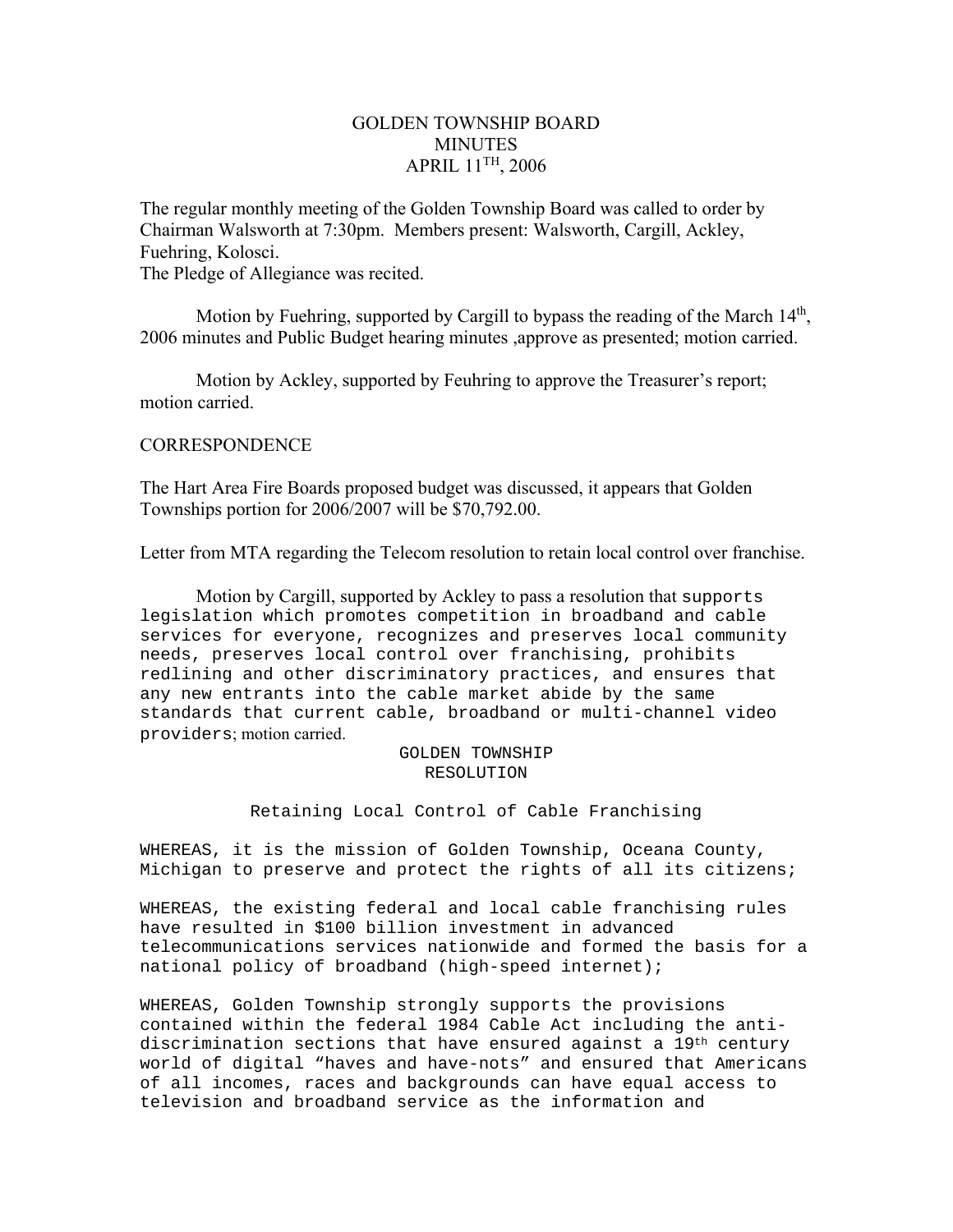Cont. April 11th, 2006 communication that it provides becomes more essential in our daily lives;

WHEREAS, the current federal cable law has been effective in ensuring robust build-out of broadband networks and in protecting against cherry-picking of communities, and should be applied to both existing cable providers and new entrants into the cable marketplace;

WHEREAS, some telecommunications companies that now seek to enter the cable marketplace are attempting to gain a competitive advantage through federal and state preemption of local authority and are seeking to undermine the anti-discrimination and buildout requirements that have been a bipartisan cornerstone of our telecommunications laws for decades;

WHEREAS, these telecommunications companies are attempting to label their service as "video service" to bypass traditional cable laws and regulations, and have encouraged the introduction of legislation in Congress and in various states to attempt to circumvent federal and local regulations;

WHEREAS, in Michigan, legislation has been introduced in the House of Representatives, **HB 5895**, and in the Senate, **SB 1157**, that would strip away local cable franchising authority and hand control over to the State of Michigan (secretary of state);

WHEREAS, Golden Township strongly supports competition for telephone, broadband and video services, and recognizes that competition for such services is growing rapidly and encourages that these new competitive services are available to all its citizens;

WHEREAS, new entrants into the video marketplace face no unreasonable barriers to entry as federal law expressly provides that cable franchises not be exclusive and that local governments have franchised numerous second cable providers throughout the country;

WHEREAS, excluding local elected officials from the franchise process as some telecommunications carriers and **HB 5895** and **SB 1157** suggests would be harmful to the citizens of Golden Township who use local franchise rules to ensure that cable services are provided to everyone, that service territory appropriately covers key areas for economic development and public safety and other community needs are met;

WHEREAS, **HB 5895** and **SB 1157** does not permit a build-out requirement which will allow companies entering the cable market to cherry-pick high-value residents only, leaving low-value residents without service;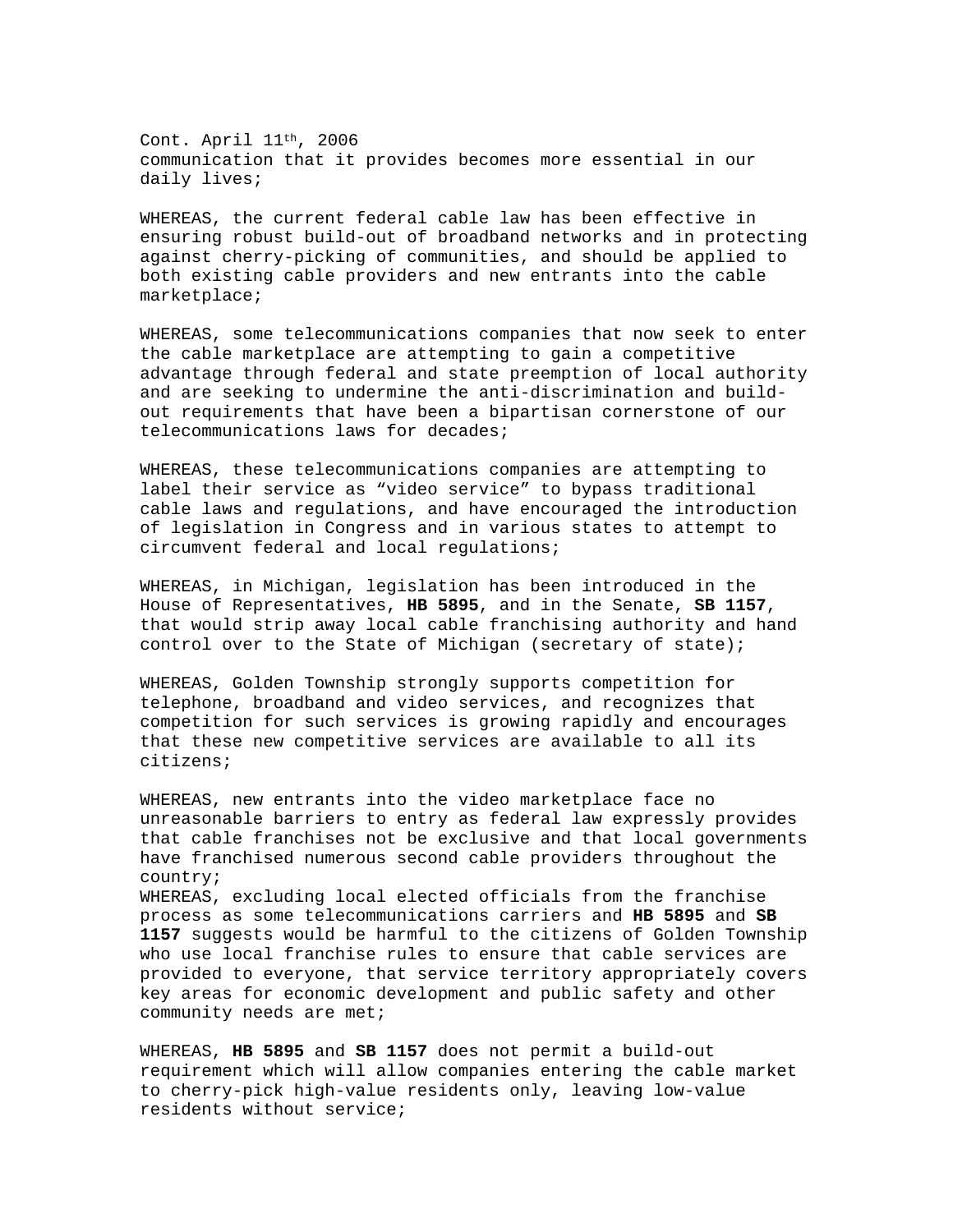Cont. April 11th, 2006

WHEREAS, Golden Township agrees that government policies should not determine winners and losers in the marketplace and thus the rules governing local franchises, including rules regarding build-out of networks, should apply to all cable providers equally;

WHEREAS, **HB 5895** and **SB 1157** would drastically limit or abolish the important role of local government franchising and weaken the non-discrimination provisions of the 1984 Cable Act that protects the interests of all citizens and promotes competition.

NOW, THEREFORE, BE IT RESOLVED that Golden Township, Oceana County, Michigan, strongly urges the Michigan Legislature to reject legislative proposals such as **HB 5895** and **SB 1157** that abolish the role of local government franchising and the ability of local governments to protect all citizens, that do not allow for build-out requirements, and that ensure that nondiscrimination provisions of the 1984 Cable Act are met and promote competition for all its citizens;

BE IT RESOLVED, Golden Township, Oceana County, Michigan supports legislation which promotes competition in broadband and cable services for everyone, recognizes and preserves local community needs, preserves local control over franchising, prohibits redlining and other discriminatory practices, and ensures that any new entrants into the cable market abide by the same standards that current cable, broadband or multi-channel video providers live by. AYES 5 NAYS 0

#### CERTIFICATE

 The undersigned, being the Golden Township Clerk, does hereby certify that the above resolution was passed by the Golden Township Board at its regular meeting on April 11th, 2006.

Laura A. Kolosci

\_\_\_\_\_\_\_\_\_\_\_\_\_\_\_\_\_\_\_\_\_\_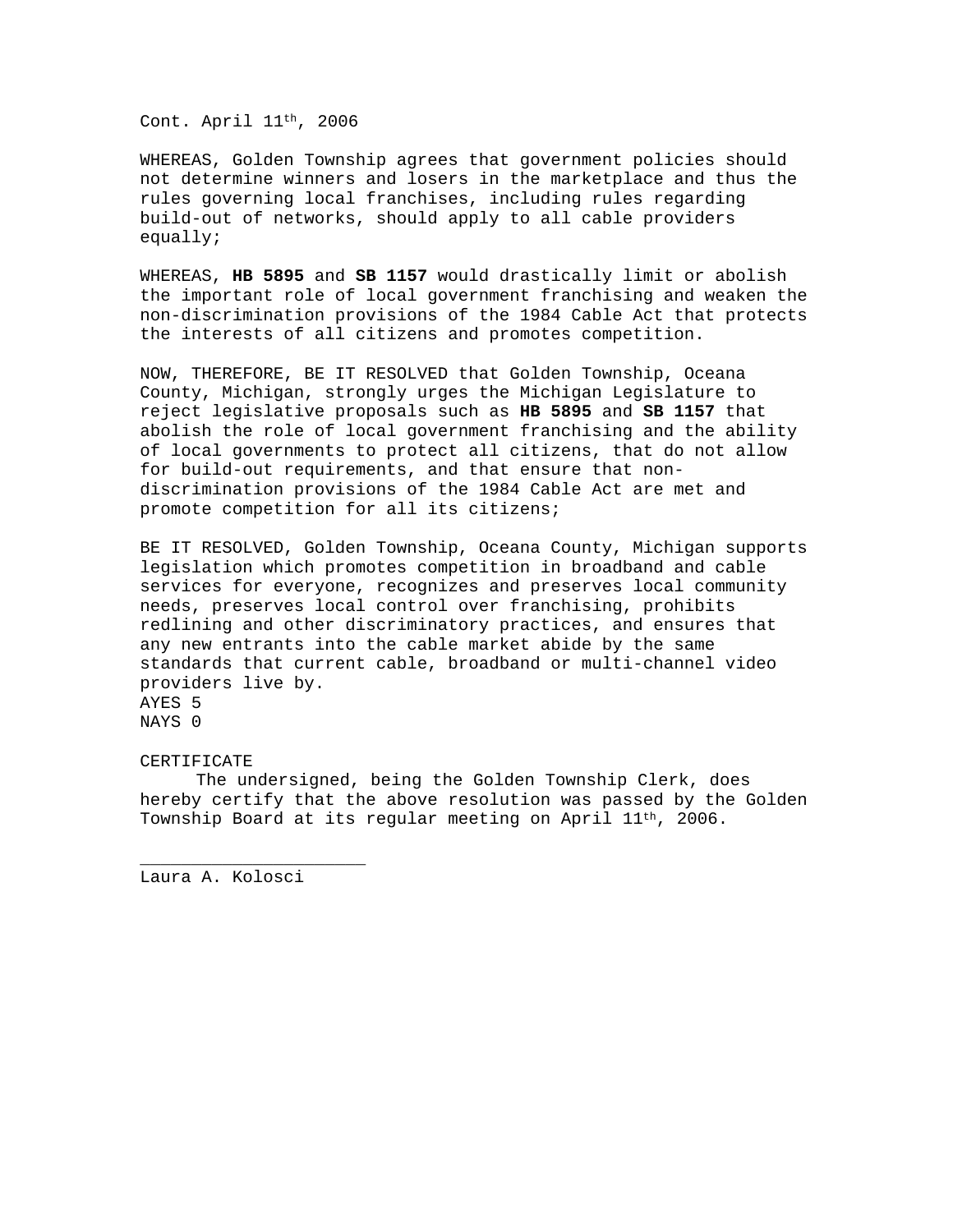Cont. April 11th, 2006

## TREASURER'S REPORT

#### Presentation of Bills

 Motion by Fuehring, supported by Ackley to approve check numbers 11573 – 11615 in the amount of \$15325.45. Roll call vote: Fuehring, Ackley, Cargill, Walsworth, Kolosci, all yes, motion carried.

## ZONING REPORT

Whelpley reported issuing 22 permits the past two months.

Whelpley met with Brad Lambrix with the Oceana County Prosecutor's office regarding the junk ordinance. Mr Valentine was fined \$100 with a 1 year probation period. Mrs Ormsby has been cleaning out the property and a \$100 fine and 1 year probation period held until the clean up is completed.

Whelpley is reviewing three violations: one Health & Junk in the village; one Junk in Silver Lake and one Junk in the village.

The Planning Commission had a wind turbine meeting on March  $15<sup>th</sup>$ , 2006 with another planned for April  $12<sup>th</sup>$ , 2006 at 7:30pm.

Whelpley brought the Planning Commission's recommendation to approve Phase 1 and Phase 2 of the Val-Du-Lakes changed PUD

Fuehring added that the planning board suggested only approval of Phase 1 & 2 to see how the new owners will conduct business at Val-Du-Lakes as there has been numerous problems with the old owner in the past.

Kolosci asked what the status of the fencing in the original PUD that was never properly installed. Audience members reviewed the map made available by Whelpley concerning the fencing. It was suggested that an 8 foot wooden privacy fence be installed from the West corner of existing campground north to separate Silver Hills Campground and from the West corner East along Hazel Road to end of existing campground.

 Motion by Fuehring, supported by Cargill to approve Phase 1 & Phase 2 changes of Val-Du-Lakes PUD with the following conditions an 8 foot wooden privacy fence is installed from the West corner of the existing campground running North to separate Silver Hills Campground and from the same West corner running East along Hazel Rd to end of existing campground. All yes, Motion carried.

## OLD BUSINESS

Kolosci reported on the Township Clean Up Day using the services of RE-TEC. Materials to be accepted and rejected were listed. Cost for 30 yard dumpster is \$375 per dumpster; \$150 per dumpster if RE-TEC can keep the metal for salvage. If township wants RE-TEC to also run the operation, as opposed to township volunteers the cost for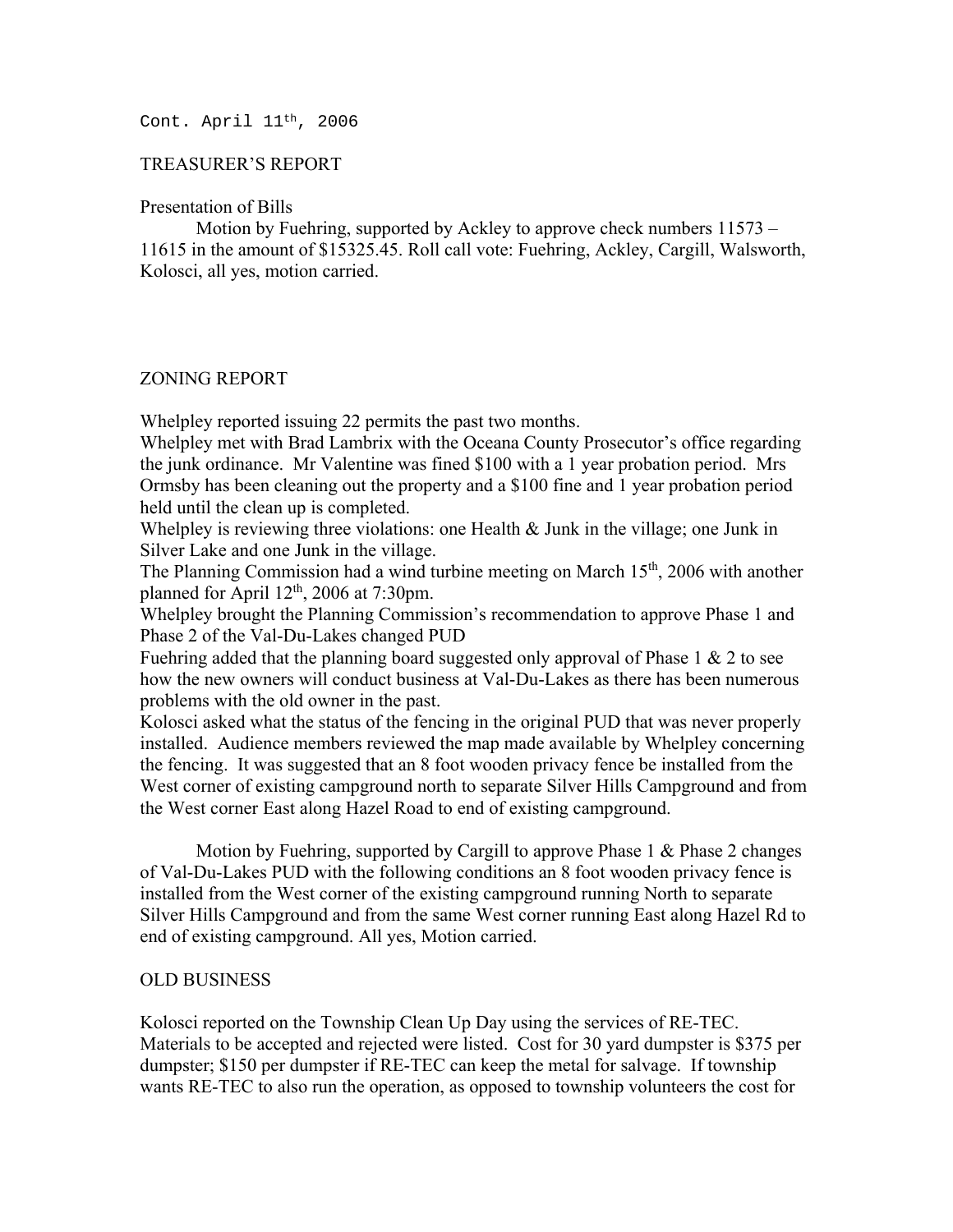the day is \$650 plus the cost of dumpsters. This would be a one day event with RE-TEC cleaning up the area entirely at day's end.

The location would be Johnson's Square with a tentative date of Saturday, September 9<sup>th,</sup> 2006. Kolosci will check the date with RE-TEC. Notices of date and location can be sent out with summer tax bills. Perhaps the following year the clean up day will be held in the spring.

 Motion by Kolosci, Support by Cargill to set the date for the fall clean up day to be Saturday September 9<sup>th</sup>, 2006

#### NEW BUSINESS

Silver Lake Sand Dune Area Chamber of Commerce representative Bob Henry gave an update on the  $3<sup>rd</sup>$  annual Applefest at Silver Lake September 16<sup>th</sup>, 2006.

Mr. Henry requested that the banner announcing the Applefest and Fire Works Display be strung across Hazel Rd and  $18<sup>th</sup>$  Ave from May  $15<sup>th</sup>$ , 2006 through September 22<sup>nd</sup>, 2006.

Mr Henry requested that the Silver Lake Road between Parkside Store and Silver Pointe Store be closed to traffic on September  $16<sup>th</sup>$ , 2006 between the hours of 7am – 7pm. He canvassed business owners within the area requested and found no objections. The traffic would be re-routed to the gravel section of Lakeshore Drive and would have to be turned into a two way for that day only. OCRC manager Foss approved the plan.

Mr Henry requested the Fire Works Display for July  $2<sup>nd</sup>$ , 2006. The board told him he would need to bring the insurance binder, permit from the fire marshal, Ken Klotz and have approved the new pyrotechnic company before the board could give approval.

 Motion by Fuehring, supported by Cargill to approve the banner installation across Hazel Rd and  $18<sup>th</sup>$  Ave from May15th, 2006 through September  $22<sup>nd</sup>$ , 2006. Motion carried.

 Motion by Fuehring, supported by Cargill to approve the closing of Silver Lake Road to traffic on September 16<sup>th</sup>, 2006 from 7am to 7pm between Parkside Store and Silver Pointe Store. Motion carried.

#### CONTRACT RENEWALS

 Motion by Kolosci, supported by Ackley to approve Library Contract of \$15,000 beginning April 1<sup>st</sup>, 2006. Roll Call Vote: Walsworth, Cargill, Ackley, Fuehring, Kolosci. All yes, motion carried.

 Motion by Walsworth, supported by Fuehring to approve Porta Potties by All Seasons for a cost of \$64 per unit per month for 2006 season. Roll Call Vote: Cargill, Walsworth, Kolosci, Ackley, Fuehring. All yes, motion carried.